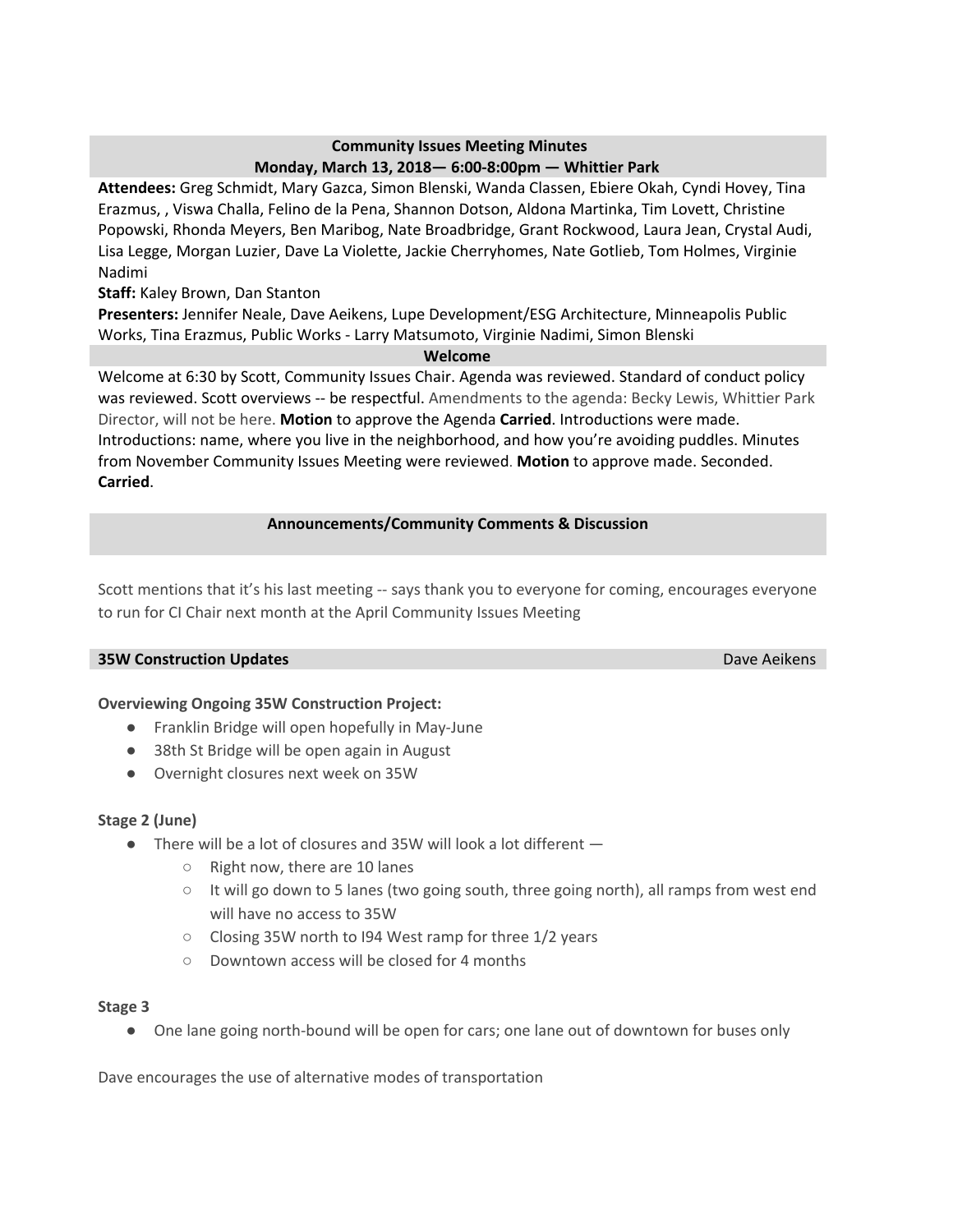#### **26th & 28th St Bridges**

- 26th St will close for roughly 5 months once Franklin opens
- when that's finished, move on to 28th St bridge 6 months (start in October)

### **Benefits**

- Adding a ramp to Lake St going South
- Adding ramp at 28th going north bound
- 11 bridges being rebuilt
- $\bullet$  rebuilding whole corridor essentially: 43rd  $\rightarrow$  1-94

### **Question:**

Are they going to increase access to buses?

- yes, in June (phase 2)
	- Metro Transit has 35W-specific website; can sign up for rider alerts
	- There are plans for additional buses —> check with Metro Transit
	- Portland and Park will be restriped for bus-only lanes

Will Greenway be affected?

● Potentially for a very short period. If you email Dave, he can get a more specific answer.

Decrease in noise?

● Email Dave and he will look into Environmental Assessment

What will happen to the 28th & 35-W Totlot

- Is this displaced for full period?
	- Park department had to move; will be adding ramp to lake street that goes through there
	- It will come back in improved condition

### **5th Precinct Safety Updates**

Jennifer Neale, Crime Specialist; Inspector Kathy **Waite** 

### **Auto Thefts:**

- Higher numbers recently
- Largest concern in Whittier vs other neighborhoods where instances are very low
- don't leave cars running, don't leave keys in car, etc
- It is illegal to leave car running unattended

#### **Phone Robberies**

● Robberies in neighborhood of people walking with phones; don't expose phone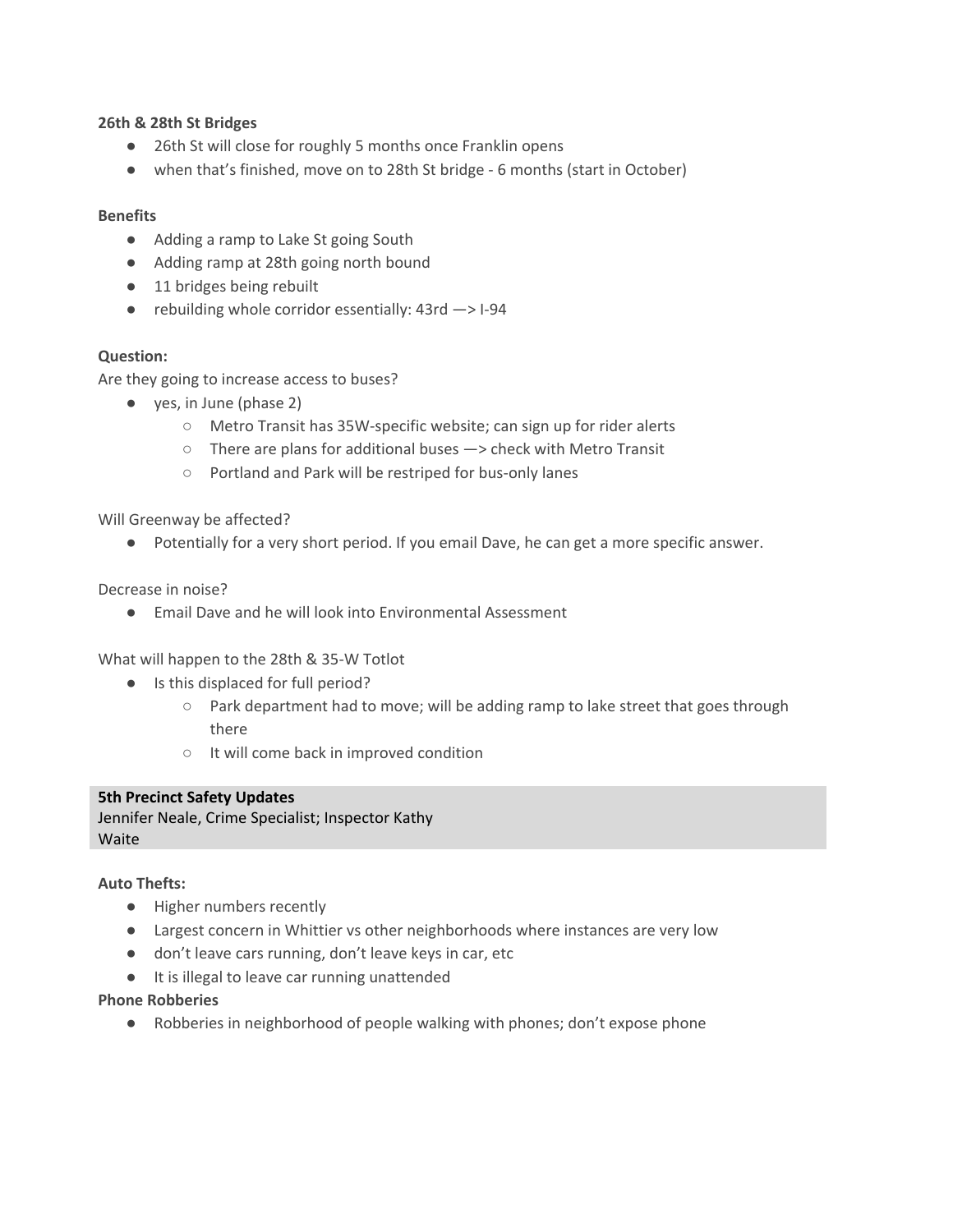# **Whittier Resurfacing/24th St Bikeway Updates**

Larry Matsumoto, Virginie Nadimi, Simon Blenski, Public Works

City of Minneapolis will be paving City streets in summer 2018

● Whittier-Lyndale neighborhoods and 24th St

## **What is resurfacing?**

- Opportunity for City to identity streets that are distressed but street has not completely failed
- Just replacing the assault surface, nothing changes about curbs, etc
- Assessments will be taken for improvements done to street  $\rightarrow$  it's a shared cost; this is how City can do the work that they do
	- $\circ$  Calculate uniform rate  $\rightarrow$  assess people the same dollar amount, based on area of lot x set rate = cost of assessment; City pays the difference

### **Timeline:**

- Public hearing on April 17th at City Hall
- Official notices will be mailed to affected property owners

### **Questions?**

- **● What is resurfacing vs. reconstruction vs. renovation?**
	- Reconstruction is tearing out whole road, driving on dirt road, assessment is huge comparatively
	- Renovation isn't really done much anymore
	- Resurfacing is a mill and overlay of the street, much less time, less costly

Direct additional questions to Larry Matsumoto, [larry.matsumoto@minneapolismn.gov](mailto:larry.matsumoto@minneapolismn.gov)

Updates on 24th St Bikeway Project

- Started project this summer
- Performed outreach to find out how individuals use the street
- Conducted parking counts
- Recommended bikeway design is on back of fact sheet handed out
- Bikeway will be installed following resurfacing, summer of 2018

### **Question:**

Parking will go away; will there be an increase in transit?

- That is a question for Metro Transit
- 25 spaces will go away
- No removal of travel lanes, however -> driving will not be affected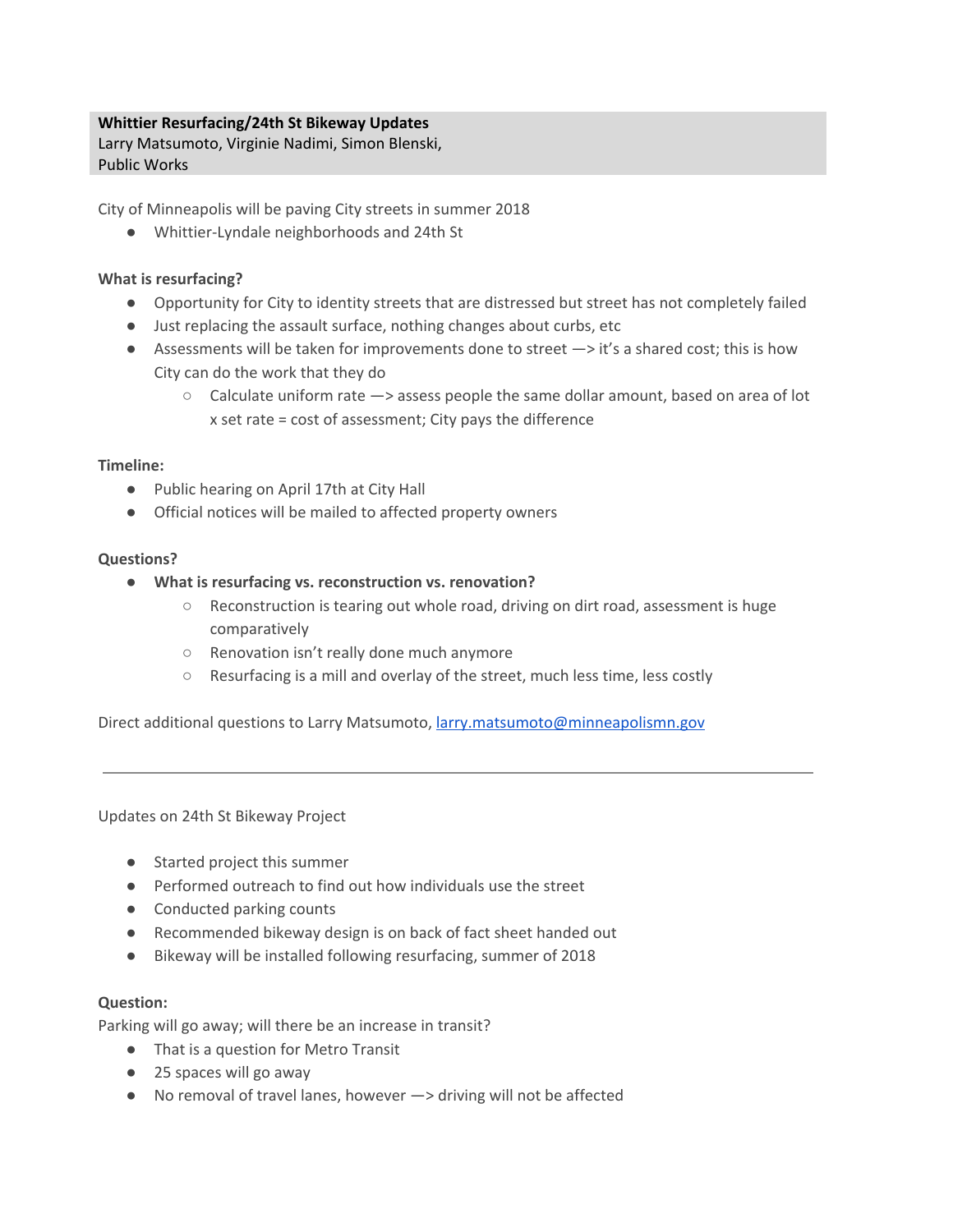● Full parking study is online: [www.minneapolismn.gov/bicycles/projects/24thStBikeway](http://www.minneapolismn.gov/bicycles/projects/24thStBikeway)

You can reach out with questions or comments to Virginie Nadimi, [virginie.nadimi@minneapolismn.gov](mailto:virginie.nadimi@minneapolismn.gov)

If you would like to share more thoughts, please come to the 24th St Bikeway Presentation on Wednesday, March 14th, 6:30-7:30pm at Lowry Hill East Neighborhood Association (LHENA)'s office (2909 Hennepin Ave, 2nd Floor). Facebook event: [facebook.com/events/2018950531762965/](http://facebook.com/events/2018950531762965/)

## **Ward 10 Office Updates Tina Erazmus**

Notes office hasn't been at CI Meetings recently due to the inauguration as Councilwoman Lisa Bender became Council President

- Comprehensive Plan will be released march 22nd
- There will be a page on the website overviewing; you can give feedback

### **Question:**

Allowing single-family properties to have fourplexes?

- The City is looking at making it possible for someone who buys a family home to tear it down and build fourplex
- Council still needs to vote on this; this is not a done deal yet
- Will go to vote by Council in December

### **410 West Lake Street Development Lupe Development**

Section 42 - 60% of area median ~44,000 for a household

Lupe is Minneapolis-based developer, focused on affordable housing They are showing new, revised plan for a residential development at 410 W Lake St; website allows submitting comments and questions: [lupedevelopment.com/contact-us/](http://lupedevelopment.com/contact-us/)

In October, they came to the Community Issues Meeting with a single-phase project that spanned over the alleyway

● not well-received by neighborhood or city council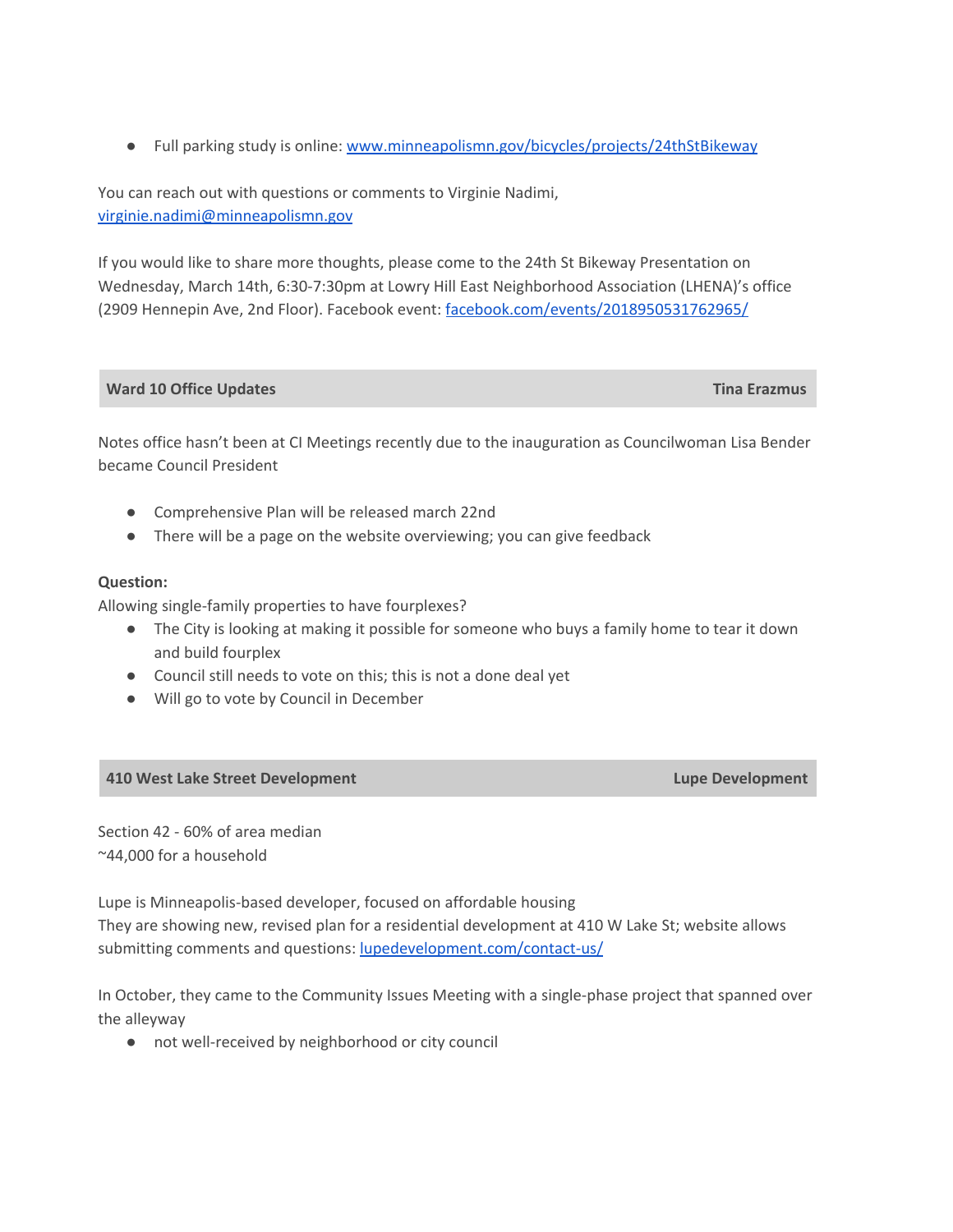### **Now:**

- it is a two phase project: 111 unit buildings with 55 enclosed parking stalls —> 2 mirroring buildings
- 1 and 2-bedroom apartments
- Green features: green roof, solar system, water harvesting, led fixtures, low impact development, stormwater management, off-site fabrication, low VOC materials

## **Questions:**

- will you be offering organics systems composting built in?
	- It has not been talked about

## **Materials:**

- Base will be brick
- Metal panel
- Composite panel, high pressure laminate

### **Question:**

- Are exterior metal panels fireproof?
	- They are compliant

### **Question:**

- private-funded, tax deal
- 30-year commitment to maintaining affordability

### **Lyn-Lake Business Community, Morgan Luzier:**

- Much better iteration than previous
- This project will happen most likely good support from Council
- As neighborhood, encourage to be vocal at City-level
- Good to have healthy relationship with developers
- Walk ups on Harriet are great
- 2 things to improve:
	- Request to change zoning from residential to commercial —> neighbors are concerned about shadowing, step back 5th and 6th floors for human scale
	- $\circ$  Lake street is commercial corridor; storefronts are crucial to corridor vitality  $\rightarrow$ corners of buildings need commercial presence

Lupe has met with business community —> they said they didn't want more retail LUPE is willing to look into it; they will be back again —> this is an ongoing relationship with the community

● Willing to market a retail space and hire a broker

### Question:

● How do you tie in alternative modes of transportation?